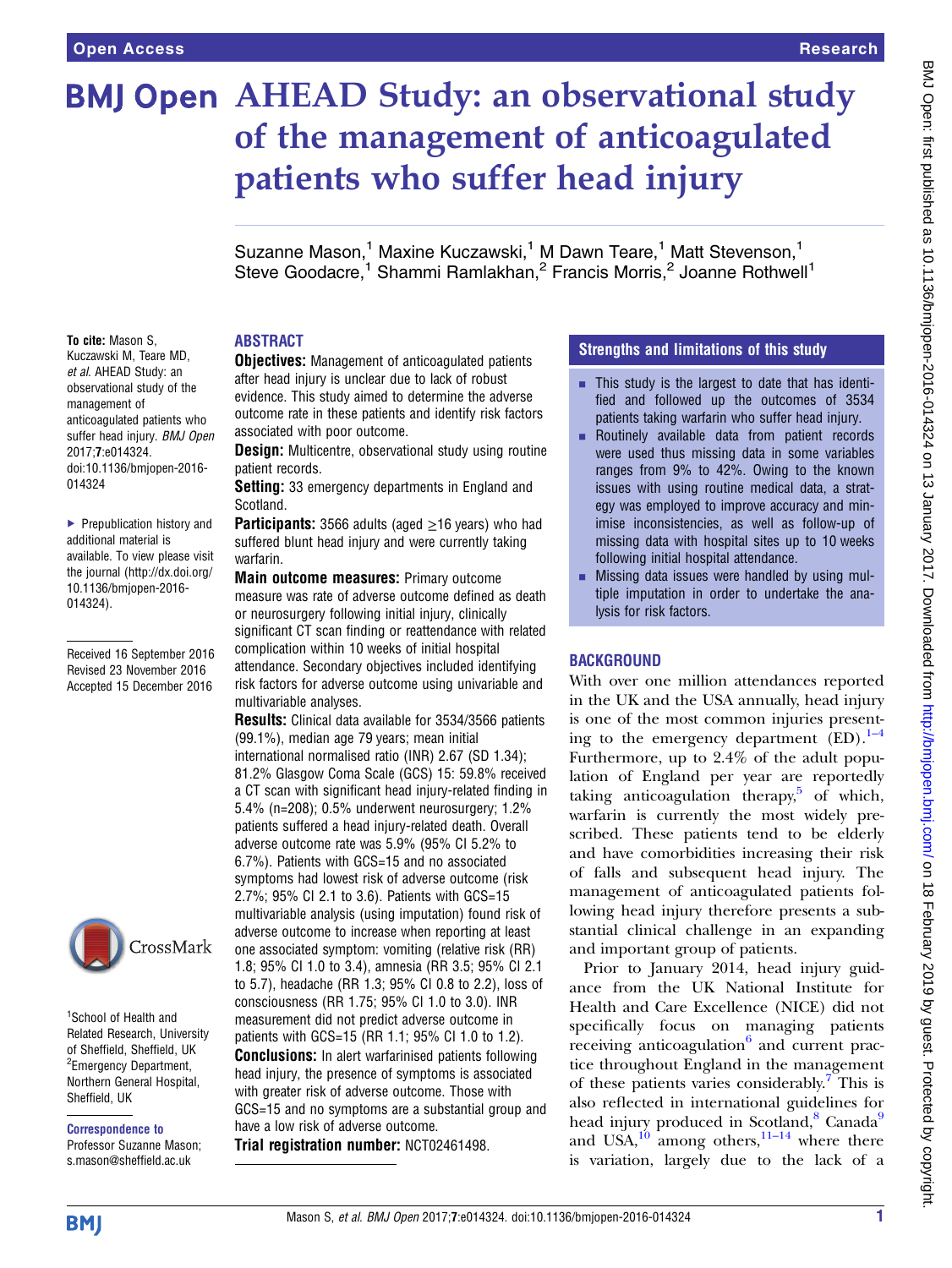substantive evidence base to guide best practice. The uncertainty regarding the appropriate management of anticoagulated patients following an injury to the head, particularly relates to the use of  $CT<sub>1</sub><sup>15-21</sup>$  $CT<sub>1</sub><sup>15-21</sup>$  $CT<sub>1</sub><sup>15-21</sup>$  the value of measuring the international normalised ratio  $\text{(INR)}$ ,  $^{22\ 23}$ and the need for hospital admission.<sup>[18 21 24](#page-7-0)</sup> To date there has been one adequately powered study of this group of patients, $\frac{17}{17}$  $\frac{17}{17}$  $\frac{17}{17}$  thus the risk of serious intracranial bleeding, adverse neurological outcome and death is uncertain. Previous studies of anticoagulated patients with head injury have identified the risk of subsequent intracranial bleeding to be between 5.1% and  $7.8\%,^{17}$   $^{25}$   $^{26}$  with other studies calculating an OR of between 2.73 and 5.48 for the same outcome compared with non-anticoagulated patients.<sup>[16 27](#page-7-0)</sup> All of these studies also demonstrated wide variation in the investigation, admission and subsequent management of anticoagulation for these patients.

#### **METHODS**

#### Setting and participants

We undertook an observational study across 33 hospital sites in England and Scotland. Adults  $(\geq 16 \text{ years})$ attending the ED in a participating hospital site between September 2011 and March 2013 presenting with head trauma who were currently taking warfarin were included.

We defined head trauma as any non-penetrating head injury above the neck irrespective of mechanism.<sup>[28](#page-7-0)</sup> Patients experiencing multisystem trauma were included in the study. We excluded patients with a penetrating injury or head trauma following a spontaneous intracranial event.

### Data collection

Research staff within the hospital sites identified consecutive patients from all attendances at the respective ED and recorded basic demographic information, attendance details, injury mechanism and clinical examination data from using routinely available medical records. The latter included initial documented Glasgow Coma Scale (GCS), other physiological observations, symptoms and evidence of trauma, and results of any investigations, all collected via a standardised study webbased data form. Investigations were undertaken according to perceived clinical need and no additional investigations were mandated as part of the study. To minimise missing data, inconsistencies and improve accuracy, a strategy was employed for reviewing patient medical records (see online supplementary table  $S1$ ),<sup>[29](#page-7-0)</sup> as well as follow-up with research staff up to 10 weeks after initial attendance. CT scan reports were retrospectively reviewed by an independent expert clinical working group and a preagreed classification assigned to the findings. The expert clinical working group were five emergency medicine consultants who had access to same information as ED clinicians at the hospital site

(the investigative data—observation and blood results) in order to facilitate classifying any abnormalities reported on the CT scan. The classification (table 1) was developed specifically for the study and agreed by the expert working group and the study steering committee, prior to any reviewing.

Based on 381 CT scans reviewed by five reviewers— Krippendorff's  $\alpha$ =0.816 (95% CI 0.765 to 0.862) suggesting good degree of reliability[.30](#page-7-0)

Every effort was made to identify consecutive eligible patients in order to minimise missing eligible patients through reviewing patient attendances with head injury, those taking warfarin, and also by checking which patients received a head CT, or had their INR checked.

Ethical approval for the study was obtained and an 'opt-out' method was adopted where patients were informed of their inclusion in the study on receipt of a study pack containing information about the study and how to 'opt-out'. This was mailed to the patient's home address 6 weeks after attendance. Patients identified as still being admitted to the hospital at this point were contacted directly by the hospital research nurse.

The study aimed to determine the rate of adverse outcome associated with head injury. The primary outcome of interest was the rate of adverse outcome defined by death or neurosurgery resulting from the initial injury, a clinically significant CT scan finding (classification 1 from table 1) or reattendance to the hospital with a significant head injury-related complication up to 10 weeks after the original attendance. Identifying risk factors for adverse outcome was a secondary objective.

#### Sample size

The study was powered to detect a clinically important relative risk of 2 for up to 10 potential clinical risk factors. Assuming the population risk is 5%, 3000 patients would result in 150 cases. This number of cases (and the same number of controls) would correspond to 80% power at the (Bonferroni corrected) 0.5% level to detect a risk factor with a 20% frequency in controls. Assuming the true risk is 5%, the sample size of 3000 would give a precise estimate of the population risk where the expected 95% CI would have a width of 0.016.

| <b>Table 1 CT scan classification</b> |                                                                                                       |  |  |
|---------------------------------------|-------------------------------------------------------------------------------------------------------|--|--|
| <b>Classification Description</b>     |                                                                                                       |  |  |
|                                       | Intracranial abnormality likely to be due to<br>injury (eg, subdural, extradural,<br>contusion, etc)  |  |  |
|                                       | Other abnormality likely to be due to<br>injury (eg, scalp haematoma,<br>uncomplicated fracture, etc) |  |  |
| З                                     | Other abnormality unlikely to be due to<br>injury                                                     |  |  |
|                                       | Normal CT scan                                                                                        |  |  |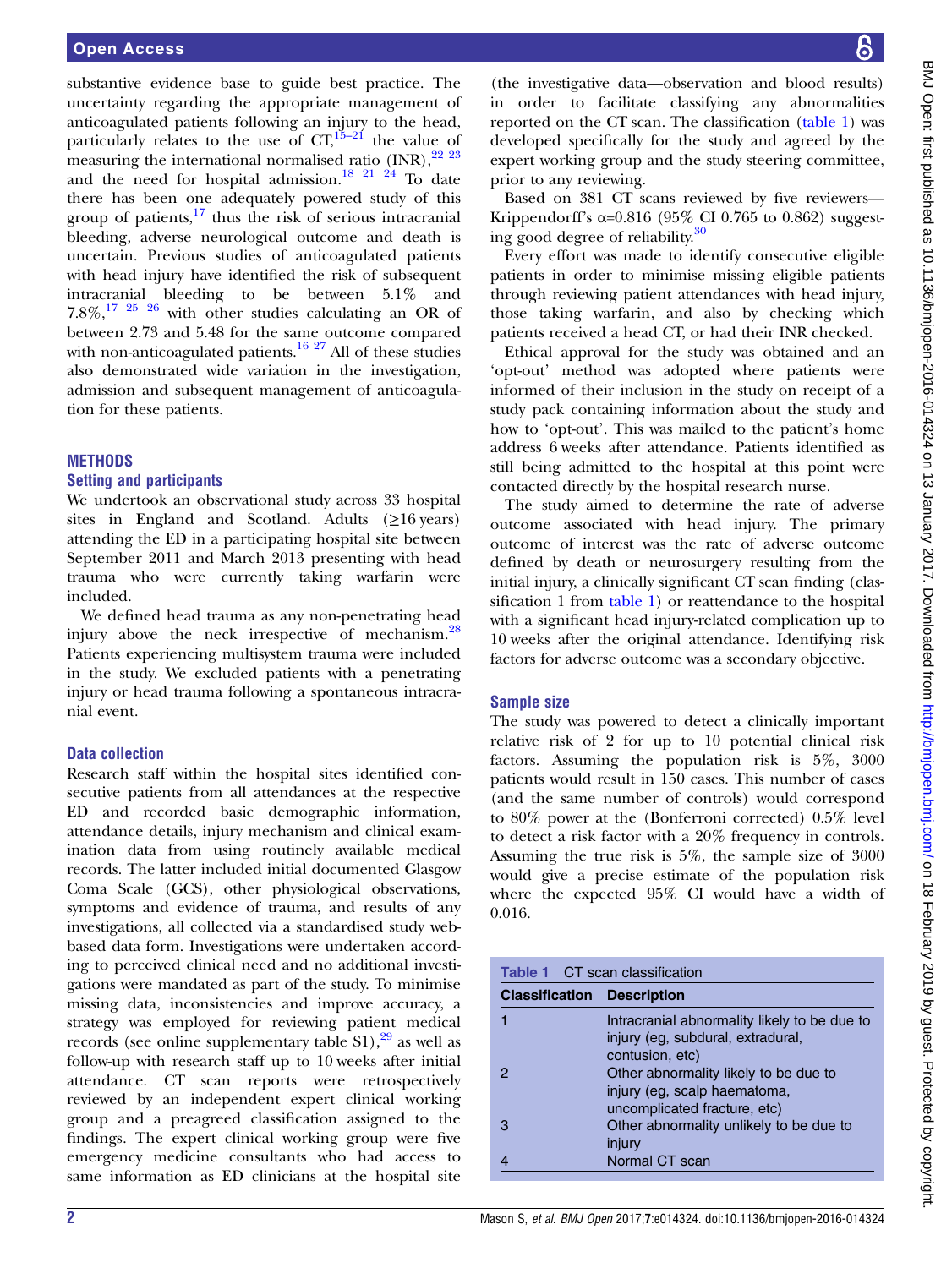#### Statistical methods and data analyses

All analyses were conducted using Stata V.13. The study was a closed cohort design and hence risks and relative risks could be reported. Clustering within the 33 EDs was allowed for in the analysis by using multilevel Poisson regression with robust SE estimation. All reported relative risks and 95% CIs have been adjusted for the clustering by ED. Non-comparative proportions and risks and their 95% CIs are reported without adjusting for clustering. The primary outcome for the statistical analysis was an adverse outcome related to the head injury.

At the study planning stage we set a Bonferroni corrected significance threshold of 0.005 to allow for the multiple testing for up to 10 risk factors. However, rather than making this a formal adjustment we have reported the nominal p values and unadjusted 95% CIs. We have considered GCS as a categorical variable with four levels  $(GCS=15, GCS=14, GCS=13, GCS<13)$ , INR as both a numerical and binary variable, and four binary neurological symptoms.

Multiple imputation for missing data was performed using the Realcom software [\(http://www.bristol.ac.uk/](http://www.bristol.ac.uk/cmm/software/realcom/) [cmm/software/realcom/\)](http://www.bristol.ac.uk/cmm/software/realcom/). This software supports multiple imputation using chained equations and allows for multilevel or clustered data. The variables included in the multiple imputation (which was limited to participants with GCS=15) were adverse outcome (primary outcome), age, gender, log(INR), the four neurological symptoms (headache, vomiting, amnesia and loss of consciousness; secondary outcomes) and the hospital ED. This generated 100 imputed data sets which were then analysed in Stata V.13 using Rubin's combination rules to form one set of results.<sup>[31](#page-7-0)</sup>

#### RESULTS

Over the 19-month period, 3566 patients were enrolled in the study excluding 154 patients that requested they be withdrawn. Anonymised clinical data were submitted for nearly all patients (99%, n=3534).

Of the 3534 included patients, the age range was 18– 101 years (median 79 years; IQR=12) with the majority arriving by ambulance (73.8%, n=2607) and presenting following a fall (91.6%, n=3238). The most common presenting diagnosis recorded in 91.4% (n=3229) was head wound [\(table 2\)](#page-3-0).

Over two-thirds (68.7%, n=2428) of patients did not have any associated head injury symptoms reported (amnesia, vomiting, loss of consciousness or headache). On initial evaluation in the ED, 81.2% (n=2871) patients had a GCS score of 15 and 60 (1.7%) patients had a GCS of 12 or lower, indicating moderate-to-severe head injury. INR was measured in 83% (n=2934) of patients and the median value was 2.4 (IQR=1.9–3.0), with less than one-third of patients having a measurement outside of the normal therapeutic range  $(INR=2-4)^{32}$  $(INR=2-4)^{32}$  $(INR=2-4)^{32}$ (INR<2: 21.0%, n=741; INR>4: 7.1%, n=252). Overall,

59.8% of patients (n=2114) received a CT scan which was consistent with a classification 1 complication in 5.4% (n=192).

Other adverse outcomes included neurosurgery in 0.5% (n=18) patients, a related head injury reattendance in 1.0% (n=37), and a head injury-related death in  $1.2\%$ (n=41). This produced an overall adverse outcome rate for the whole cohort of  $5.9\%$  (n=208,  $95\%$  CI 5.2 to 6.7). The adverse outcome rate included patients only once irrespective of whether they experienced multiple adverse outcomes.

#### Risk factors for adverse outcome

The variables considered as potential risk factors in the univariable analysis were GCS, INR, vomiting, amnesia, loss of consciousness and headache with age and sex as potential confounders. The aim of this analysis was to identify predictors of adverse outcome to assist in clinical decision-making. All of these variables (except for age and sex) were found to be statistically significant at the 5% level in a univariable analysis.

## Glasgow Coma Scale

GCS was recorded for 3229 patients (91.4%). While GCS was the strongest predictor of risk, we found patients presented with a GCS below 15 rarely (11.1%, n=358). We therefore considered this risk factor alone. The lowest risk is for those with GCS=15 ([table 3](#page-4-0)), with GCS<15 being a strong risk factor. Three hundred and five patients did not have a recorded GCS, although their risk of adverse outcome was lower and not significantly different to the GCS=15 group.

#### International normalised ratio

INR was recorded in 2934 patients (n=522 not performed at site and n=78 missing). The median INR in those with an adverse outcome is slightly higher than those without an adverse outcome (2.5 vs 2.4; fi[gure 1\)](#page-4-0).

Univariable Poisson regression found the continuous variable INR was statistically significantly positively associated with a higher risk of adverse outcome (p=0.029). However, this association reduced (relative risk=1.11, 95% CI 0.95 to 1.18, p=0.298) when patients with GCS below 15 were excluded. The risk of adverse outcome in those 600 patients with INR missing was 2.0% (95% CI 1.14% to 3.49%).

#### Neurological symptoms

We considered each of the neurological symptoms: amnesia; vomiting; headache and loss of consciousness in all patients, and then in patients with GCS=15 only [\(table 4](#page-5-0)). There were missing values for each of the symptoms ([table 2](#page-3-0)).

Patients with GCS=15 and no reported symptoms accounted for a significant proportion of the cohort (55.8%, n=1973) and had the lowest risk of an adverse outcome (risk 2.7%, 95% CI 2.1 to 3.6). The group of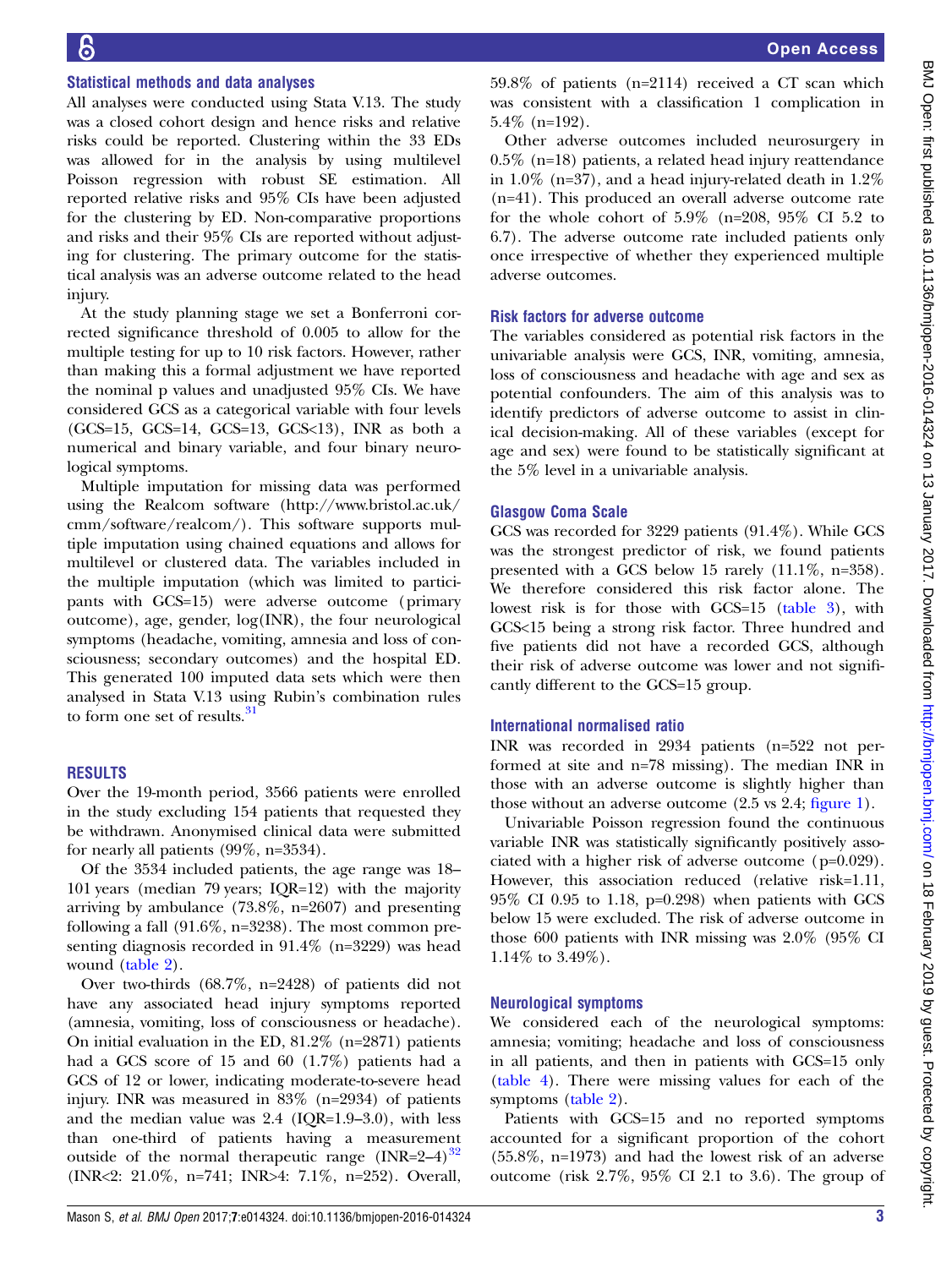<span id="page-3-0"></span>

|                                                                                            | <b>All patients</b><br>$n$ (%) | <b>Missing data</b><br>N(%) |
|--------------------------------------------------------------------------------------------|--------------------------------|-----------------------------|
| Total                                                                                      | 3534                           |                             |
| Gender                                                                                     |                                | $\mathbf 0$                 |
| <b>Males</b>                                                                               | 1738 (49.2)                    |                             |
| Age group, years                                                                           |                                | $\mathbf 0$                 |
| <60                                                                                        | 251(7.1)                       |                             |
| $60 - 69$                                                                                  | 313(8.9)                       |                             |
| $70 - 79$                                                                                  | 925 (26.2)                     |                             |
| $80 - 89$                                                                                  | 1674 (47.4)                    |                             |
| $90+$                                                                                      | 371 (10.5)                     |                             |
| Symptoms, type                                                                             |                                |                             |
| Amnesia                                                                                    | 341 (9.6)                      | 1464 (41.4)                 |
| Vomiting                                                                                   | 163(4.6)                       | 900(25.5)                   |
| Loss of consciousness                                                                      | 425 (12.0)                     | 620 (17.5)                  |
| Headache                                                                                   | 535(15.1)                      | 1511 (42.8)                 |
| Number of symptoms                                                                         |                                | $\overline{0}$              |
| $\mathbf 0$                                                                                | 2428 (68.7)                    |                             |
| 1                                                                                          | 824 (23.3)                     |                             |
| $2+$                                                                                       | 282(8.0)                       |                             |
| Admitted                                                                                   |                                | $\mathbf 0$                 |
| Yes                                                                                        | 2216 (62.7)                    |                             |
| Length of stay, days                                                                       |                                | $\mathbf 0$                 |
| $\mathbf{0}$                                                                               | 341(9.6)                       |                             |
| $1 - 2$                                                                                    | 975 (27.6)                     |                             |
| $3 - 10$                                                                                   | 413 (11.7)                     |                             |
| $11+$                                                                                      | 487 (13.8)                     |                             |
| <b>Glasgow Coma Scale</b>                                                                  |                                | $\mathbf 0$                 |
| 15                                                                                         | 2871 (81.2)                    |                             |
| 14                                                                                         | 275(7.8)                       |                             |
| 13                                                                                         | 23(0.7)                        |                             |
| <13                                                                                        | 60(1.7)                        |                             |
| Not recorded at site                                                                       | 305(8.6)                       |                             |
| <b>INR</b>                                                                                 |                                | 78 (2.2)                    |
| $<$ 2<br>$2 - 4$                                                                           | 741 (21.0)                     |                             |
| >4                                                                                         | 1941 (54.9)                    |                             |
|                                                                                            | 252(7.1)                       |                             |
| Not performed at site                                                                      | 522 (14.8)                     |                             |
| CT scan performed<br>Yes                                                                   |                                | $\mathbf 0$                 |
| Time to scan (from ED attendance)                                                          | 2114 (59.8)                    |                             |
| <1 hour                                                                                    | 199 (9.4)                      | 195 (5.5)                   |
| 1-4 hours                                                                                  |                                |                             |
| $4+$ hours                                                                                 | 1210 (57.2)<br>610 (28.9)      |                             |
| CT grading                                                                                 |                                | 135(3.8)                    |
| Intracranial abnormality likely to be due to injury                                        | 192(5.4)                       |                             |
| Other abnormality likely to be due to injury (eg, scalp haematoma, uncomplicated fracture) | 417 (11.8)                     |                             |
| Other abnormality unlikely to be due to injury                                             | 909 (25.7)                     |                             |
| Normal CT scan                                                                             | 461 (13.0)                     |                             |
| Reversal therapy                                                                           |                                | 179(5.1)                    |
| Yes                                                                                        | 189 (5.3)                      |                             |
| Prothrombin complex                                                                        | 30(0.8)                        |                             |
| Intravenous vitamin K                                                                      | 100(2.8)                       |                             |
| Oral vitamin K                                                                             | 16(0.5)                        |                             |
| Other*                                                                                     | 42(1.2)                        |                             |
| Neurosurgical procedures                                                                   |                                | 36(1.0)                     |
| Yes                                                                                        |                                |                             |
| Further hospital attendances                                                               | 18(0.5)                        | $\mathbf 0$                 |
| Head injury-related to original attendance                                                 | 37(1.0)                        |                             |
|                                                                                            |                                | Continued                   |
|                                                                                            |                                |                             |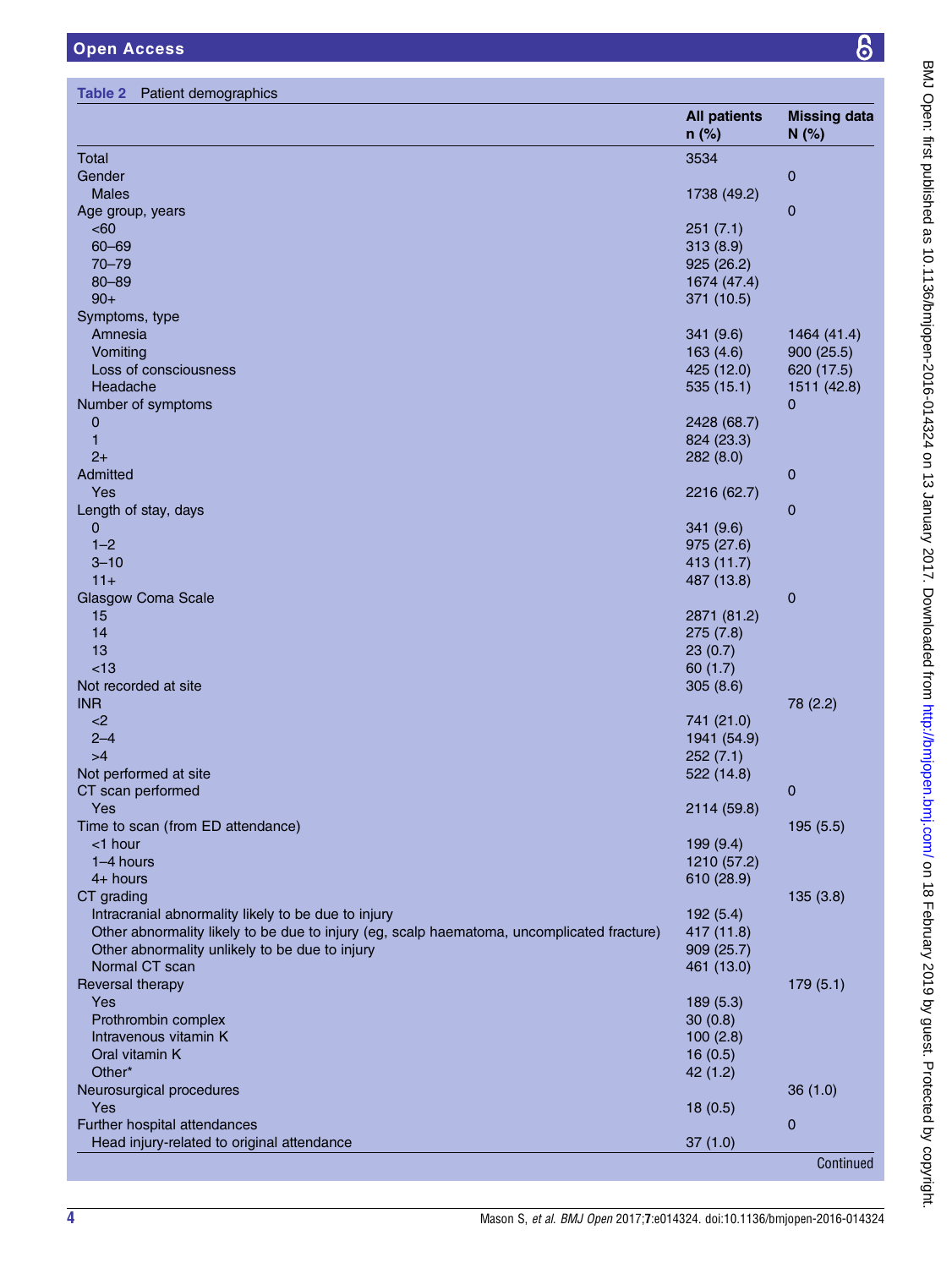<span id="page-4-0"></span>

| Continued<br>Table 2         |                                |                             |
|------------------------------|--------------------------------|-----------------------------|
|                              | <b>All patients</b><br>$n$ (%) | <b>Missing data</b><br>N(%) |
| <b>Died</b>                  |                                | 0                           |
| Yes                          | 249(7.0)                       |                             |
| Head injury-related          | 41(1.2)                        |                             |
| Other                        | 158(4.5)                       |                             |
| Not known                    | 50(1.4)                        |                             |
| Overall adverse outcome rate | 208(5.9)                       |                             |

\*Included combinations of reversal therapy given (prothrombin complex+vitamin K=38; prothrombin complex+vitamin K+platelets+tranexamic acid=1; fresh frozen plasma+vitamin K+platelets=1) and vitamin K (intravenous or oral not known)=1. ED, emergency department; INR, international normalised ratio.

#### Table 3 Univariable analysis of GCS

| <b>GCS value</b>   | <b>Patients n</b> | <b>Adverse</b><br>outcome $n$ $\%$ ) | Relative risk * (compared<br>with $GCS=15$ )                                                                                                                                                                                                                                                                                                                                                                                 | 95% Cl*       | p Value |
|--------------------|-------------------|--------------------------------------|------------------------------------------------------------------------------------------------------------------------------------------------------------------------------------------------------------------------------------------------------------------------------------------------------------------------------------------------------------------------------------------------------------------------------|---------------|---------|
| 15                 | 2871              | 124(4.3)                             |                                                                                                                                                                                                                                                                                                                                                                                                                              | <b>NA</b>     |         |
| 14                 | 275               | 37(13.4)                             | 3.11                                                                                                                                                                                                                                                                                                                                                                                                                         | 2.20 to 4.41  | < 0.001 |
| 13                 | 23                | 9(39.1)                              | 8.79                                                                                                                                                                                                                                                                                                                                                                                                                         | 5.37 to 14.37 | < 0.001 |
| 12 and below       | 60                | 29(48.3)                             | 10.53                                                                                                                                                                                                                                                                                                                                                                                                                        | 7.90 to 15.36 | < 0.001 |
| Below 15           | 358               | 75 (20.9)                            | 4.82                                                                                                                                                                                                                                                                                                                                                                                                                         | 3.66 to 6.35  | < 0.001 |
| <b>GCS</b> missing | 305               | 9(3.0)                               | 0.65                                                                                                                                                                                                                                                                                                                                                                                                                         | 0.34 to 1.39  | 0.296   |
|                    |                   |                                      | $\mathbf{r} = \mathbf{r} + \mathbf{r} + \mathbf{r} + \mathbf{r} + \mathbf{r} + \mathbf{r} + \mathbf{r} + \mathbf{r} + \mathbf{r} + \mathbf{r} + \mathbf{r} + \mathbf{r} + \mathbf{r} + \mathbf{r} + \mathbf{r} + \mathbf{r} + \mathbf{r} + \mathbf{r} + \mathbf{r} + \mathbf{r} + \mathbf{r} + \mathbf{r} + \mathbf{r} + \mathbf{r} + \mathbf{r} + \mathbf{r} + \mathbf{r} + \mathbf{r} + \mathbf{r} + \mathbf{r} + \mathbf$ |               |         |

\*Relative risks and 95% CIs estimated using multilevel Poisson regression to allow for clustering by hospital site. GCS, Glasgow Coma Scale; NA, not available.

Figure 1 Box and Whisker plot of log(INR) by adverse outcome. INR, international normalised ratio.



1973 patients where no symptom was reported as present included a substantial number of patients where at least one symptom report was missing or not recorded (n=1171). In those patients with no missing data for symptoms, this risk was further reduced (n=802, risk 2.1%, 95% CI 1.3 to 3.4). Each of the symptom variables was statistically significantly associated with increased risk of an adverse outcome. With the exception of the symptom headache, the associations remained statistically significant after the exclusion of patients with GCS below 15.

In univariable analyses for each symptom the risk of an adverse outcome was statistically significantly raised when the symptom was missing (compared with those with no symptom present). In general, single symptoms were more likely to be missing if there was at least one positive symptom reported. The patterns of missing data suggest that an analysis limited to the complete records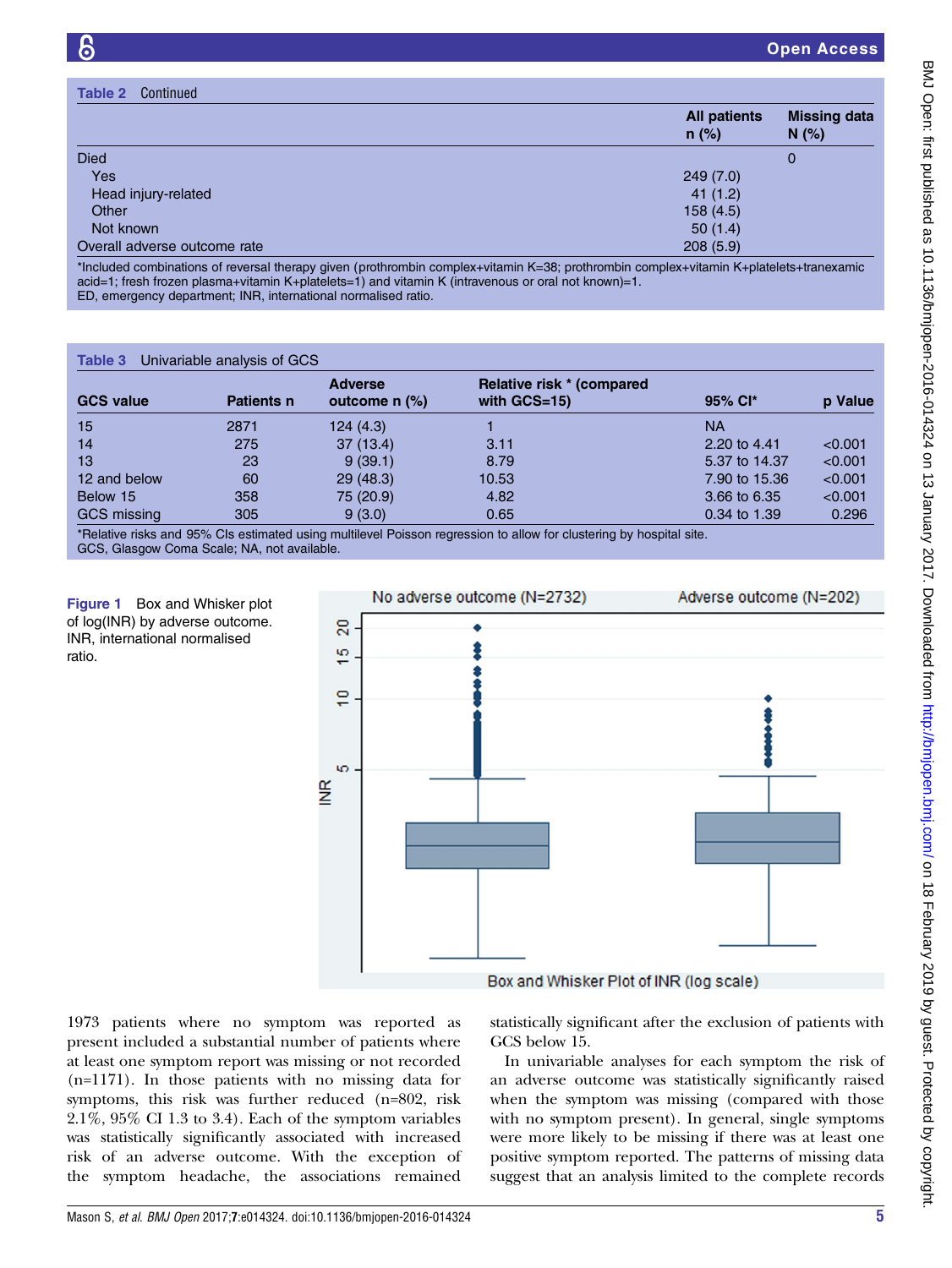<span id="page-5-0"></span>

| <b>Symptom</b>   | <b>Patients</b>    | Non-missing, n | <b>Risk in those</b><br>symptom positive,<br>$% (95\% \text{ Cl})$ | <b>Risk in those</b><br>symptom negative,<br>$% (95\% \text{ Cl})$ | <b>Relative</b><br>risk* | 95% CI       | p Value |
|------------------|--------------------|----------------|--------------------------------------------------------------------|--------------------------------------------------------------------|--------------------------|--------------|---------|
| Vomiting         | All                | 2634           | 15.95 (9.51 to 9.67)                                               | 4.05 (3.34 to 4.90)                                                | 3.94                     | 2.32 to 6.70 | < 0.001 |
|                  | $GCS = 15$<br>only | 2237           | 9.84 (5.65 to 16.56)                                               | 3.26 $(2.58 \text{ to } 4.11)$                                     | 3.00                     | 1.68 to 5.41 | 0.001   |
| Amnesia          | All                | 2070           | 14.96 (11.54 to 19.16)                                             | 3.47 (2.70 to 4.43)                                                | 4.37                     | 3.05 to 6.25 | < 0.001 |
|                  | $GCS = 15$<br>only | 1796           | 14.07 (10.36 to 18.83)                                             | 2.87 (2.14 to 3.84)                                                | 4.90                     | 3.34 to 7.19 | < 0.001 |
| Headache         | All                | 2023           | 7.66 (5.69 to 10.25)                                               | 3.63 (2.79 to 4.71)                                                | 2.11                     | 1.33 to 3.34 | 0.001   |
|                  | $GCS = 15$<br>only | 1723           | $5.64$ (3.87 to 8.15)                                              | 3.17 (2.33 to 4.30)                                                | 1.78                     | 0.97 to 3.26 | 0.062   |
| LOC <sup>+</sup> | <b>All</b>         | 2914           | 14.82 (11.75 to 18.53)                                             | 3.58 (2.91 to 4.38)                                                | 4.14                     | 2.92 to 5.88 | < 0.001 |
|                  | $GCS = 15$<br>only | 2475           | 10.48 (7.61 to 14.26)                                              | 2.99 (2.35 to 3.80)                                                | 3.50                     | 2.26 to 5.41 | < 0.001 |

GCS, Glasgow Coma Scale.

may not be representative of the full cohort and we may obtain biased results when attempting to fit multivariable models. We therefore used multiple imputation to impute values for the four neurological symptoms in those patients with GCS=15.

The univariable analysis shows a similar pattern to that found in table 4 for those with GCS=15. However, following the imputation the symptom headache is now statistically significant at the 5% level. The multiple imputation permitted a full multivariable model to be fitted to examine joint associations (table 5). When all four symptoms are included in the same model amnesia is the strongest predictor with vomiting or loss of consciousness associated with slightly lower relative risks and headache associated with the lowest relative risk. It should be noted that the baseline reference group in the joint analysis is the group of patients with no symptoms reported. In the joint analysis only two of these symptoms are statistically significant; however, all the

Table 5 Relative risk in patients GCS=15 associated with neurological symptoms following multiple imputation (n=2871)

| <b>Neurological</b>                                         | <b>Relative</b> |                |         |  |  |  |  |
|-------------------------------------------------------------|-----------------|----------------|---------|--|--|--|--|
| symptom                                                     | risk*           | 95% CI         | p Value |  |  |  |  |
| Univariable analysis                                        |                 |                |         |  |  |  |  |
| Amnesia                                                     | 4.83            | 3.22 to 7.23   | < 0.001 |  |  |  |  |
| LOC+                                                        | 3.49            | 2.30 to 9.95   | < 0.001 |  |  |  |  |
| Vomiting                                                    | 3.00            | 1.66 to 5.24   | < 0.001 |  |  |  |  |
| Headache                                                    | 1.75            | 1.04 to $2.84$ | 0.016   |  |  |  |  |
| Multivariable joint analysis                                |                 |                |         |  |  |  |  |
| Amnesia                                                     | 3.48            | 2.13 to 5.70   | < 0.001 |  |  |  |  |
| Vomiting                                                    | 1.80            | 0.97 to 3.36   | 0.063   |  |  |  |  |
| LOC <sup>+</sup>                                            | 1.75            | 1.03 to 2.99   | 0.039   |  |  |  |  |
| Headache                                                    | 1.30            | 0.76 to 2.22   | 0.331   |  |  |  |  |
| *Compared with no symptoms.<br>$HOC = loss of conservation$ |                 |                |         |  |  |  |  |

†LOC=loss of consciousness.

95% CIs include the relative risk of 2 suggesting that all four symptoms may have important clinical significance. The analysis following multiple imputation assumes that all these neurological symptoms are measurable which may not be the case (eg, headache is subjective). However, the analysis following imputation provides a means to assess how the presence of up to four symptoms contributes to overall risk.

## Missing data

Missing data have been considered throughout the statistical analysis, examining the risk in those with missing data on a variable by variable basis. The missing data in the reporting of neurological symptoms was clearly an important issue, with headache and amnesia being most commonly missing. These are symptoms that would be more difficult for an observer to report than a patient. There may be good clinical reason why some symptoms cannot be reported such as older patients with preexisting memory problems not being able to report amnesia. It is of some concern that around one-third of the data cannot be assessed for presence of a neurological symptom. Hence, we cannot be confident that data are missing at random. Assuming that the data are missing at random we have used a multiple imputation approach to allow us to examine how the risk factors may act together.

## **DISCUSSION**

The overall risk of adverse outcome in the cohort was 5.9%. The study has shown that patients with a GCS of 15 accounted for a significant proportion of the study cohort (88.9%) and that in those with no associated neurological symptoms, the risk of adverse outcome is low (2.7%), with risk increasing as neurological symptoms increase and GCS falls (see [box 1\)](#page-6-0). The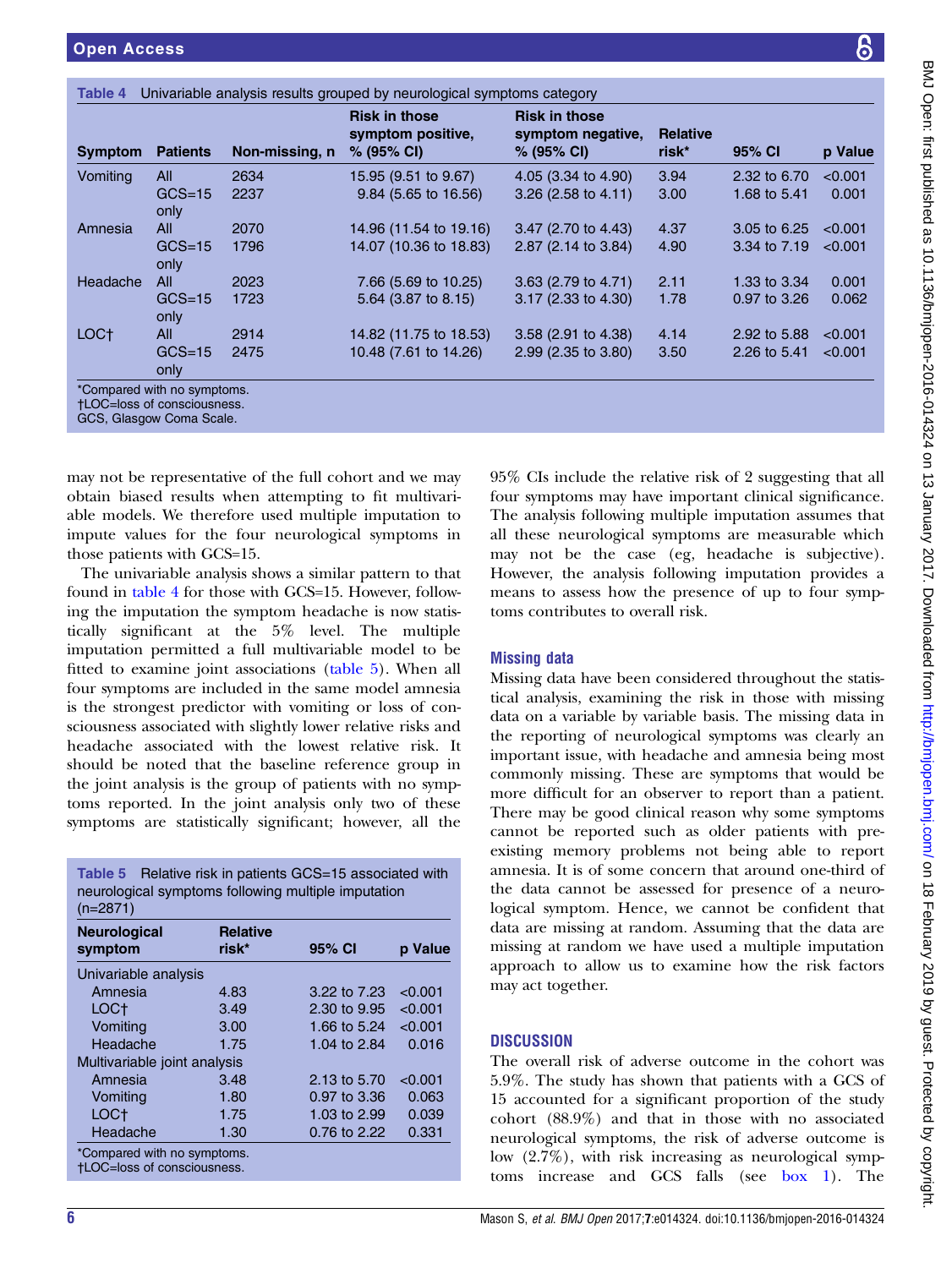<span id="page-6-0"></span>**Box 1** Adverse event rate by Glasgow Coma Scale (GCS) and neurological symptoms

- ▸ GCS=15 and no neurological symptoms (n=2243): adverse event=2.8% (n=65)
- GCS=15 and one neurological symptom (n=384): adverse event=9.0% (n=38)
- ▸ GCS=15 and two neurological symptoms (n=109): adverse event=13.5% (n=17)
- GCS=15 and three neurological symptoms (n=15): adverse event=26.7% (n=4)
- ▸ GCS<15 (n=358): adverse event=20.9% (n=75)

multivariable analysis found that in patients with GCS=15, while all four neurological symptoms are important in terms of increasing the risk of adverse outcome, only amnesia and loss of consciousness reached statistical significance. INR, a controversial measurement often used as a guide in the management of patients' care, was found to show no association with adverse outcome once other risk factors are included.

This study is the largest of its kind with sufficient power to describe the outcomes of a cohort of anticoagulated head injury patients presenting to the ED, and their predictors for an adverse outcome. The adverse outcomes we have described are comparable with those presented in some previous studies that also report on complication rates for anticoagulated patients separately.<sup>17 25</sup> However, other studies have reported much higher incidences of complications among this popula-tion.<sup>[16 21 26 33 34](#page-7-0)</sup> This is largely down to the previous studies either being inadequately powered with smaller study sizes (cohorts range from 32 to 1064 included patients), from single site studies, or a study that includes all minor head injury regardless of anticoagulation status with subgroup analysis of anticoagulated patients.

The majority of international guidance on the management of head injury does not advise specifically on the care of patients who are anticoagulated mainly due to the lack of sufficiently powered studies to address management in such a subpopulation.<sup>9</sup> <sup>12</sup> Guidance from NICE<sup>[2 6](#page-7-0)</sup> has changed based on the review of a number of studies judged by NICE to be of low quality. As a result, the current guidance recommends a CT scan for all anticoagulated patients within 8 hours of suffering a head injury regardless of the presence of any other indication for a scan. This would significantly increase workload and costs for hospitals. Equally the National Emergency X-Radiology Utilisation Study (NEXUS II), CT in Head Injury Patients (CHIP), American College of Emergency Physicians (ACEP) head CT and the European Federation of Neurological Societies (EFNS) advocate that all patients taking warfarin should have an immediate CT scan irrespective of injury severity, GCS or neurological symptoms.<sup>[10](#page-7-0)–13</sup> Guidance from SIGN recommends admission to hospital for these patients,

but interestingly, not a  $CT$  scan.<sup>[8](#page-7-0)</sup> It is unclear what evidence this guidance is based on. Guidance for the management of non-anticoagulated head injuries has demonstrated the value of including clinical features when deciding whether to investigate patients.

This study has shown that (1) head injury symptoms and GCS can be used to predict adverse outcome in anticoagulated patients suffering blunt head trauma, (2) INR does not predict adverse outcome in those patients with GCS=15, (3) patients with GCS=15 and no symptoms have a low risk of adverse outcome regardless of INR (2.7%). Therefore, use of CT scanning in low-risk patients may be of limited value, but the decision to recommend CT scanning in guidance should take into account the potential benefits, harms and costs of CT scanning. Furthermore, our estimate of the low risk of adverse outcome in those with GCS=15 and no symptoms needs to be confirmed in other cohorts.

Further research is therefore needed to validate our findings on a separate cohort of anticoagulated patients, while decision analysis modelling is required to compare the potential benefits, harms and costs of CT scanning in low-risk patients. In addition, further work is needed on the newer oral anticoagulants and antiplatelet drugs in order to inform clinical practice.

# **LIMITATIONS**

The study was limited by not having a gold standard reference test for adverse outcome. For pragmatic reasons, we undertook this observational study applying a range of adverse outcomes. It is possible that a small number of adverse outcomes would have been missed, although every effort was made by the study team to ensure this did not happen. Patients with an adverse outcome may have been missed if they had died in the community or attended another hospital with a delayed complication thereby underestimating the proportion of adverse outcomes in the study. The data collection process was developed locally to suit each service model and as such, the study was partially compromised by having some data items missing. A strategy was employed throughout the study to try to minimise missing data and improve accuracy, as well as undertaking follow-up with each hospital site up to 10 weeks after patient attendance as recommended by Gilbert et  $al$ <sup>[29](#page-7-0)</sup> when using medical records. The missing items mainly included recording the symptoms of amnesia and headache which we found were far less likely to be documented than the symptoms of vomiting and loss of consciousness. It is likely that clinicians were less inclined to record amnesia and headache as these are symptoms that cannot readily be observed, and can be subject to uncertainty especially in older patients with cognitive impairment. However, our analysis included an extensive missing data analysis which increased our confidence in the study findings.

Acknowledgements The authors thank Rosemary Harper for her contribution as a patient representative throughout the duration of the study; all the